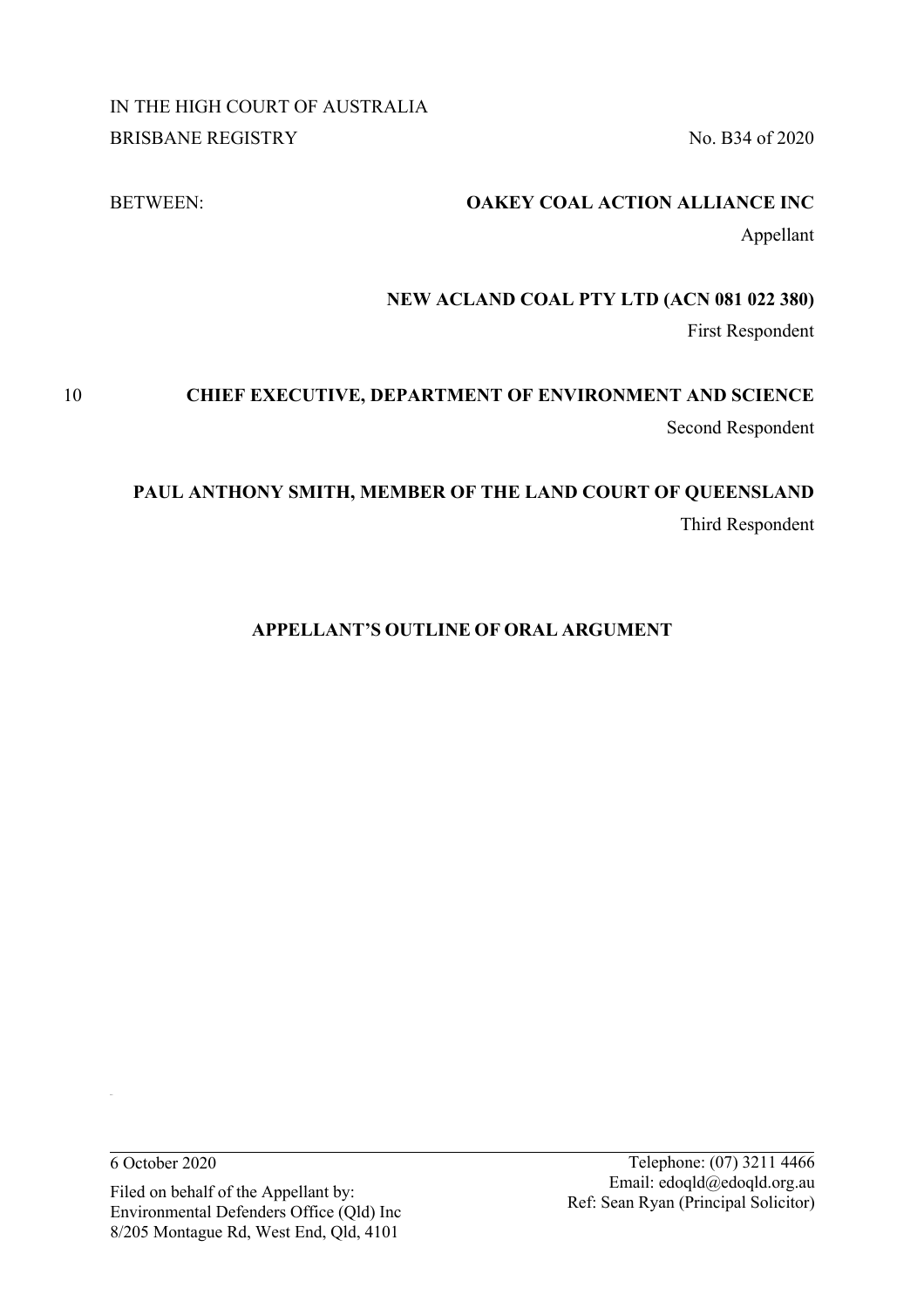# **PART 1: PUBLICATION ON THE INTERNET**

1. This outline is in a form suitable for publication on the internet.

#### **PART 2: PROPOSITIONS TO BE ADVANCED**

#### **Legislative and factual context**

- 2. Where there are objections to applications under the *Mineral Resources Act 1989* (Qld) (**MRA**) and the *Environmental Protection Act 1994* (Qld) (**EPA**), the MRA and the EPA confer jurisdiction on the Land Court, established by the *Land Court Act 2000* (Qld) (**LCA**), to make recommendations to the relevant decision makers about whether the applications should be approved: AS [12].
- 10 3. On 31 May 2017, Member Smith of the Land Court recommended that the applications be refused. However, he found in favour of NAC on most of the issues: AS [13]-[15].
	- 4. NAC sought judicial review. Bowskill J determined that Member Smith had erred in certain respects but held that Member Smith's decision was not affected by apprehended bias. Bowskill J set aside Member Smith's recommendation and remitted the matter to the Land Court for limited further determination, within certain defined parameters: AS [16]-[21].
- 5. Both parties appealed to the Court of Appeal: AS [22]. Before the appeal hearing, the matter was remitted back to the Land Court, constituted by Kingham P. Kingham P was bound by most of Member Smith's findings. On 7 November 2018, Kingham P recommended that the applications be approved, subject to compliance with certain limited 20 conditions: AS [23]-[25].
	- 6. The appeal and cross-appeal from Bowskill J's decision were heard between 27 February 2019 and 1 March 2019, ie after Kingham P's decision: AS, [27]. The day before the hearing, the Court of Appeal was informed of Kingham P's decision: Reply [2].
	- 7. On 10 September 2019 the Court of Appeal upheld the cross-appeal on the bias issue and rejected the Appellant's appeal on the other issues. It concluded that Bowskill J's orders should be set aside and the matter remitted to the Land Court for a full rehearing.
	- 8. However, following the judgment the parties made further submissions on the appropriate orders consequential on the judgment and the Court of Appeal then concluded that the Bowskill J orders should not be set aside and that there was no utility in a further hearing.

#### 30 **Effect of finding of apprehended bias in a court**

- 9. A finding of bias strikes at the validity and acceptability of the trial and its outcome: AS [29], [37]; Reply [5], [10].
	- *Ebner v Official Trustee in Bankruptcy* (2000) 205 CLR 337, [6]-[7]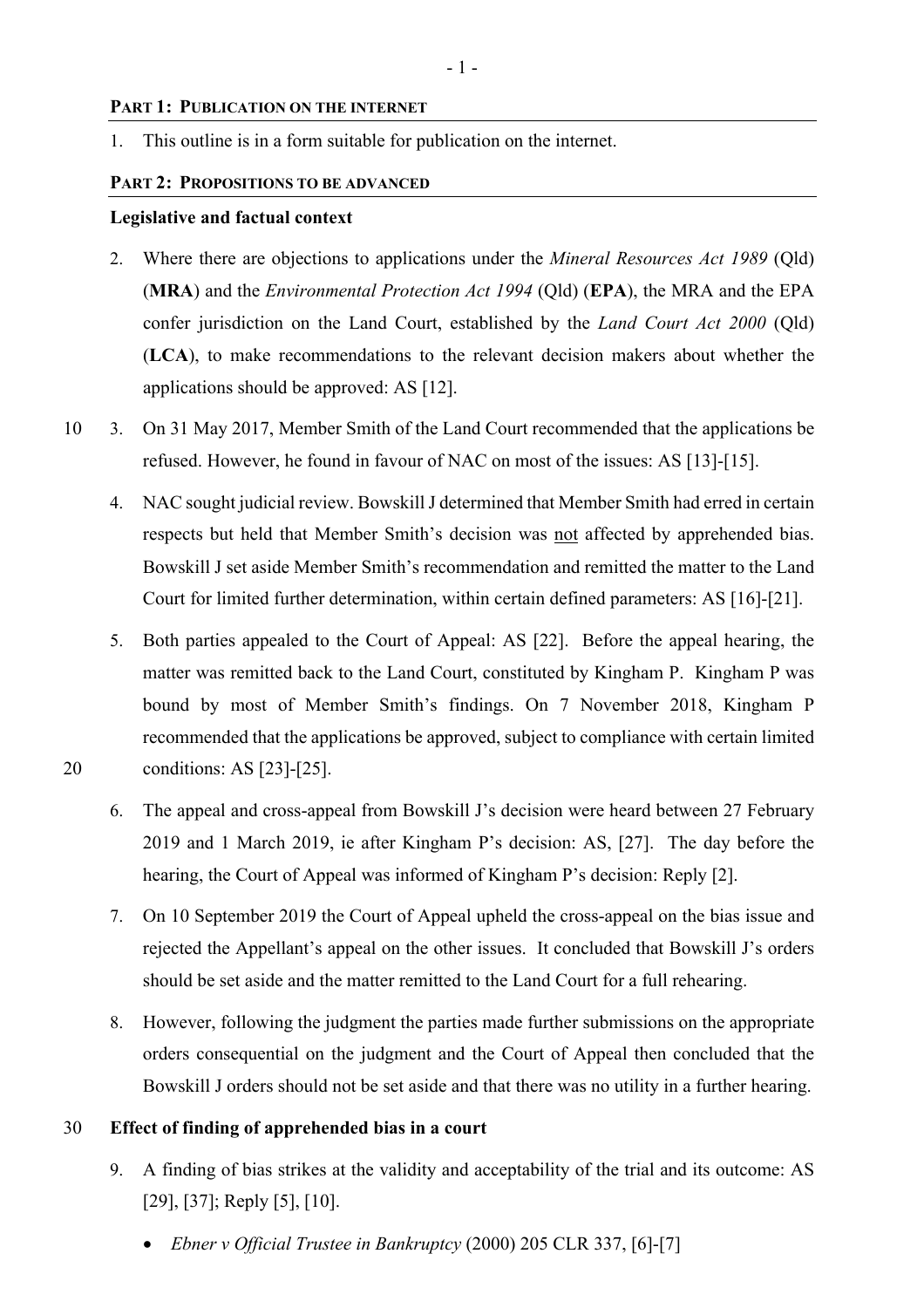- *Concrete Pty Ltd v Parramatta Design & Developments Pty Ltd* (2006) 229 CLR 577, [1]-[3], [116]-[117], [172]
- 10. If there is a finding of apprehended bias, the judgment should be set aside and a new trial ordered, irrespective of the findings on other issues: AS [38]-[40]; Reply [4]-[5].
	- Note analogously *Bass v Permanent Trustee Co Ltd* (1999) 198 CLR 334, [56]
	- State and Federal authorities cited at AS [41].

# **"Utility" in setting aside Bowskill J's orders**

- 11. There was utility in setting aside Bowskill J's orders and ordering a new hearing: the now "tainted" findings of Member Smith, on most of the issues in play, will be set aside; the 10 applications can be assessed on a lawful basis; and the administration of justice and the integrity of the legal process will be protected: AS [45]-[51]; Reply [6].
	- 12. That is so regardless of whether Kingham P's recommendations are binding or not. There is nothing in the nature of an administrative decision which requires a conclusion that a power to make a decision, once purportedly exercised, is necessarily spent: Reply [7].
		- *Minister for Immigration and Multicultural Affairs v Bhardwaj* (2002) 209 CLR 597, [5]

### **Kingham P's recommendations are a nullity**

- 13. A denial of procedural fairness including by reason of bias will ordinarily involve a failure to comply with a condition of the exercise of decision-making power and thus constitute jurisdictional error: AS [53]. There was jurisdictional error in Member Smith's 20 decision on the basis of apprehended bias such that it is a nullity.
	- 14. That error infected the decision of Kingham P, which was substantially founded on the decision of Member Smith.
	- 15. The decisions of an inferior court are valid and binding only if made within jurisdiction: AS [52].
		- *Pelechowski v Registrar, Court of Appeal* (1999) 198 CLR 435, [27]-[28], [55]
		- *State of NSW v Kable* (2013) 252 CLR 118, [56]
	- 16. Because Member Smith's decision was infected with jurisdictional error and his findings against the Appellant constrained Kingham P, both decisions are invalid: AS [54]-[56].
- *Minister for Immigration and Multicultural Affairs v Bhardwaj* (2002) 209 CLR 597, 30 [51], [53]